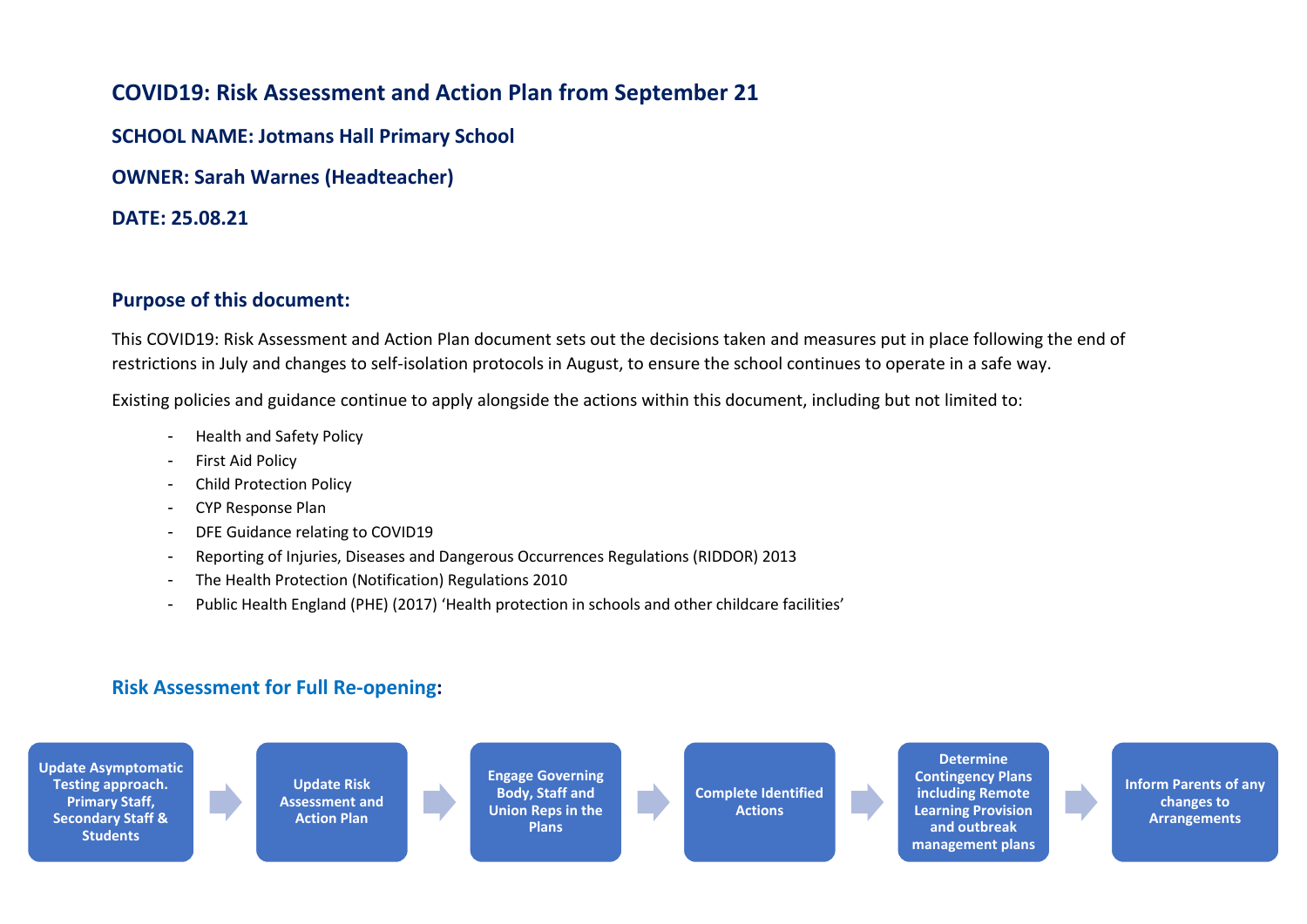## **Risk Assessment/ Action Plan Sections:**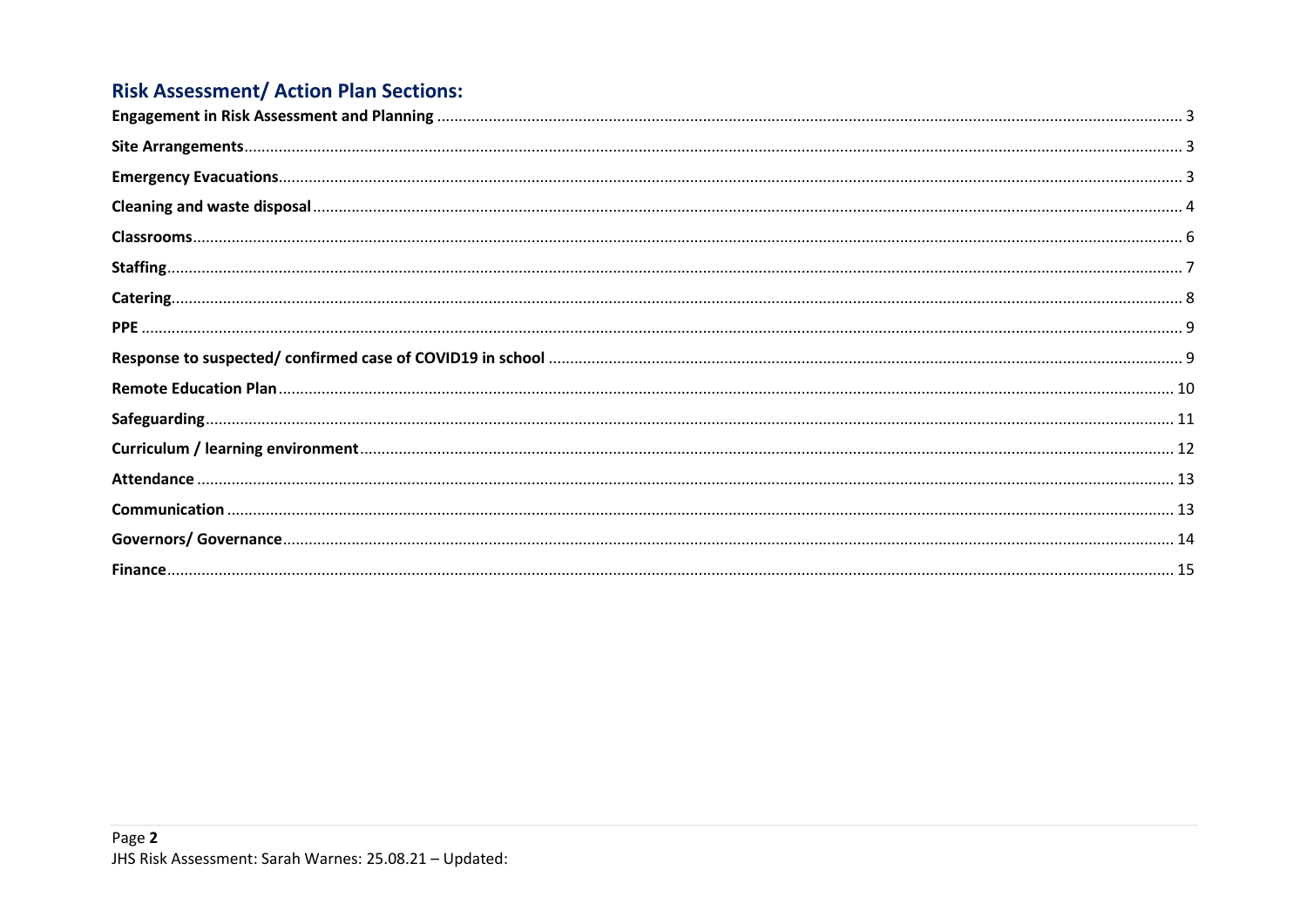<span id="page-2-2"></span><span id="page-2-1"></span><span id="page-2-0"></span>

| <b>Theme</b>                                                   | <b>Control Measures</b>                                                                                                                                                                                                                                       | <b>Risk to Implementation</b>                                                                                                                | <b>Risk Level</b><br><b>Pre-Action</b> | <b>Action Required /</b><br><b>Decision Made</b>                                                                                            | <b>Action Completed</b><br><b>Date</b> | <b>Risk Level</b><br><b>Post-Action</b> |
|----------------------------------------------------------------|---------------------------------------------------------------------------------------------------------------------------------------------------------------------------------------------------------------------------------------------------------------|----------------------------------------------------------------------------------------------------------------------------------------------|----------------------------------------|---------------------------------------------------------------------------------------------------------------------------------------------|----------------------------------------|-----------------------------------------|
| <b>Engagement in</b><br><b>Risk Assessment</b><br>and Planning | Risk assessment process fully engages<br>staff, governing body and union<br>representatives.                                                                                                                                                                  | <b>Email system fails!</b>                                                                                                                   |                                        | <b>None</b>                                                                                                                                 |                                        |                                         |
| <b>Site</b><br>Arrangements                                    | Consideration given to premises<br>lettings and approach in place.                                                                                                                                                                                            | Risk assessments are<br>reviewed, and monitored<br>to ensure they are<br>compliant with current<br>guidance before each<br>letting is agreed | $\mathbf{L}$                           | As needed                                                                                                                                   | As needed                              |                                         |
|                                                                | Consideration given to the<br>arrangements for any deliveries.                                                                                                                                                                                                | Deliveries use the same<br>gate as school children<br>arriving and leaving                                                                   | M                                      | Deliveries not to take<br>place during school drop<br>off/collection times.<br>Delivery companies<br>informed or asked to<br>wait.          | As needed                              |                                         |
|                                                                | Dedicated testing site organised,<br>signage up and cleaning processes in<br>place (see full guidance available).                                                                                                                                             | N/A<br>(Secondary Schools Only)                                                                                                              |                                        |                                                                                                                                             |                                        |                                         |
| <b>Emergency</b><br><b>Evacuations</b>                         | Evacuation routes are confirmed, and<br>signage accurately reflects these.<br>Consideration given to PEEP - buddies<br>are assigned or reassigned according<br>to available persons.<br>Arrangements in place to support<br>individuals with reduced mobility | Current evacuation routes<br>use multiple exits,<br>Currently no individuals<br>with mobility issues.                                        | $\mathbf{L}$                           | Fire Drill/Alarm<br>procedures to be<br>reviewed with the new<br>guidance.<br>New intake children to<br>be assessed for mobility<br>issues. | 17.09.21                               |                                         |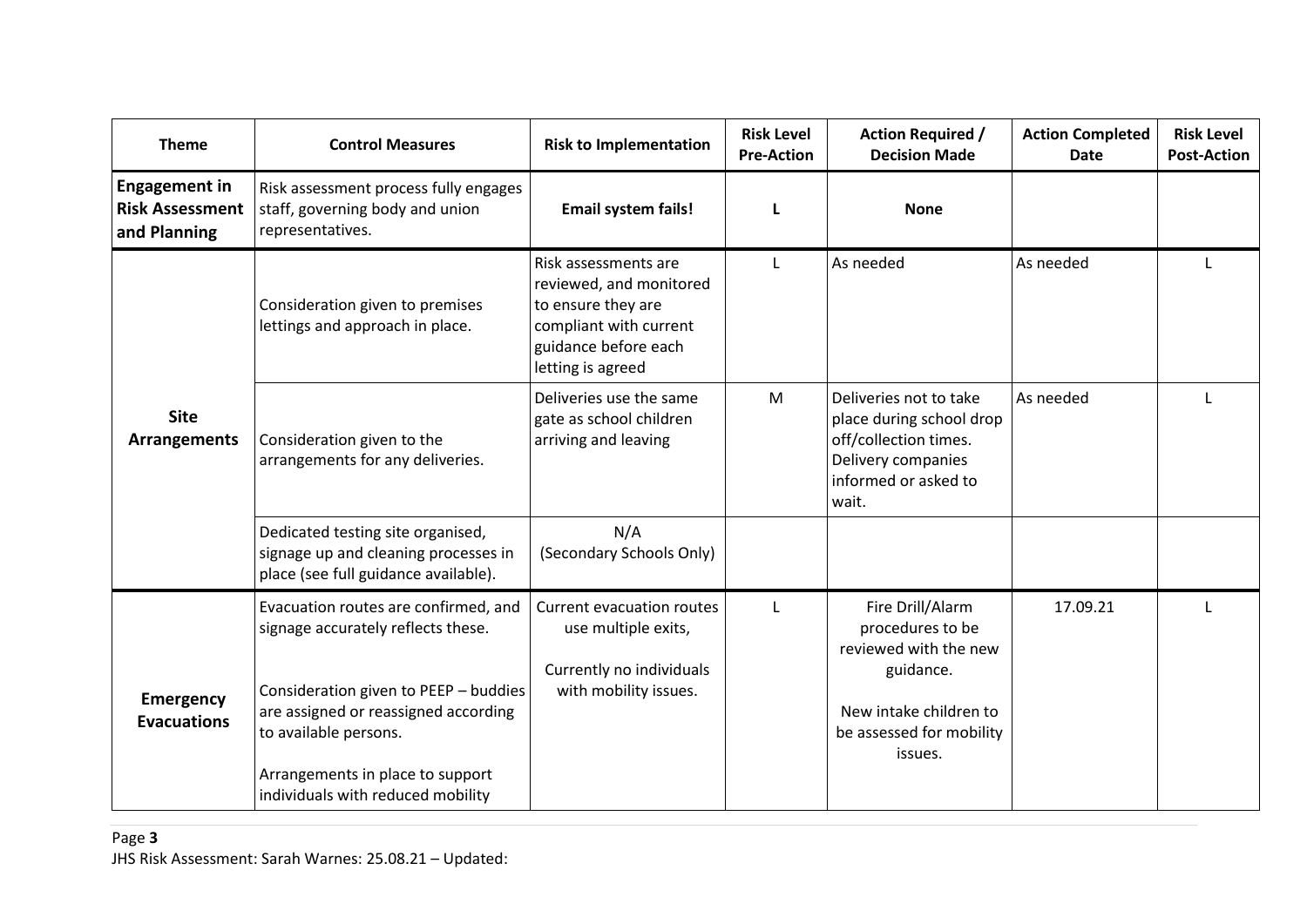<span id="page-3-0"></span>

|                                       | including cover arrangements in the<br>case of reduced numbers of staff.                                       |                                                                     |              |                                                                                                                                                                                                                                                                                                                                                                                                                                                                                                                                                                                                                            |          |  |
|---------------------------------------|----------------------------------------------------------------------------------------------------------------|---------------------------------------------------------------------|--------------|----------------------------------------------------------------------------------------------------------------------------------------------------------------------------------------------------------------------------------------------------------------------------------------------------------------------------------------------------------------------------------------------------------------------------------------------------------------------------------------------------------------------------------------------------------------------------------------------------------------------------|----------|--|
| <b>Cleaning and</b><br>waste disposal | Enhanced cleaning regime is in place<br>in line with COVID19: Cleaning in non<br>healthcare settings guidance. | <b>Enhanced cleaning</b><br>remains a necessary<br>control measure. | L            | <b>Enhanced cleaning</b><br>schedule to be<br>maintained throughout<br>the site, ensuring that<br>contact points, work<br>surfaces, door handles,<br>taps etc. are all<br>thoroughly cleaned and<br>disinfected regularly.<br>Hand towels and hand<br>wash are to be checked<br>and replaced as needed<br>by cleaning staff<br><b>Enhanced cleaning</b><br>regime for toilet facilities<br>particularly door<br>handles, locks, and toilet<br>flush.<br>Checklists in each<br>area/classroom to be<br>signed on cleaning<br>completion. Staff have<br>been warned about the<br>flammability of alcohol-<br>based hand gel. | Ongoing  |  |
|                                       | Cleaning staff capacity is adequate to<br>enable enhanced cleaning regime.                                     | Hours allocated for<br>cleaning purposes to be<br>maintained        | $\mathbf{L}$ | Cleaning staff hours have<br>been increased to<br>ensure capacity.                                                                                                                                                                                                                                                                                                                                                                                                                                                                                                                                                         | 01.09.21 |  |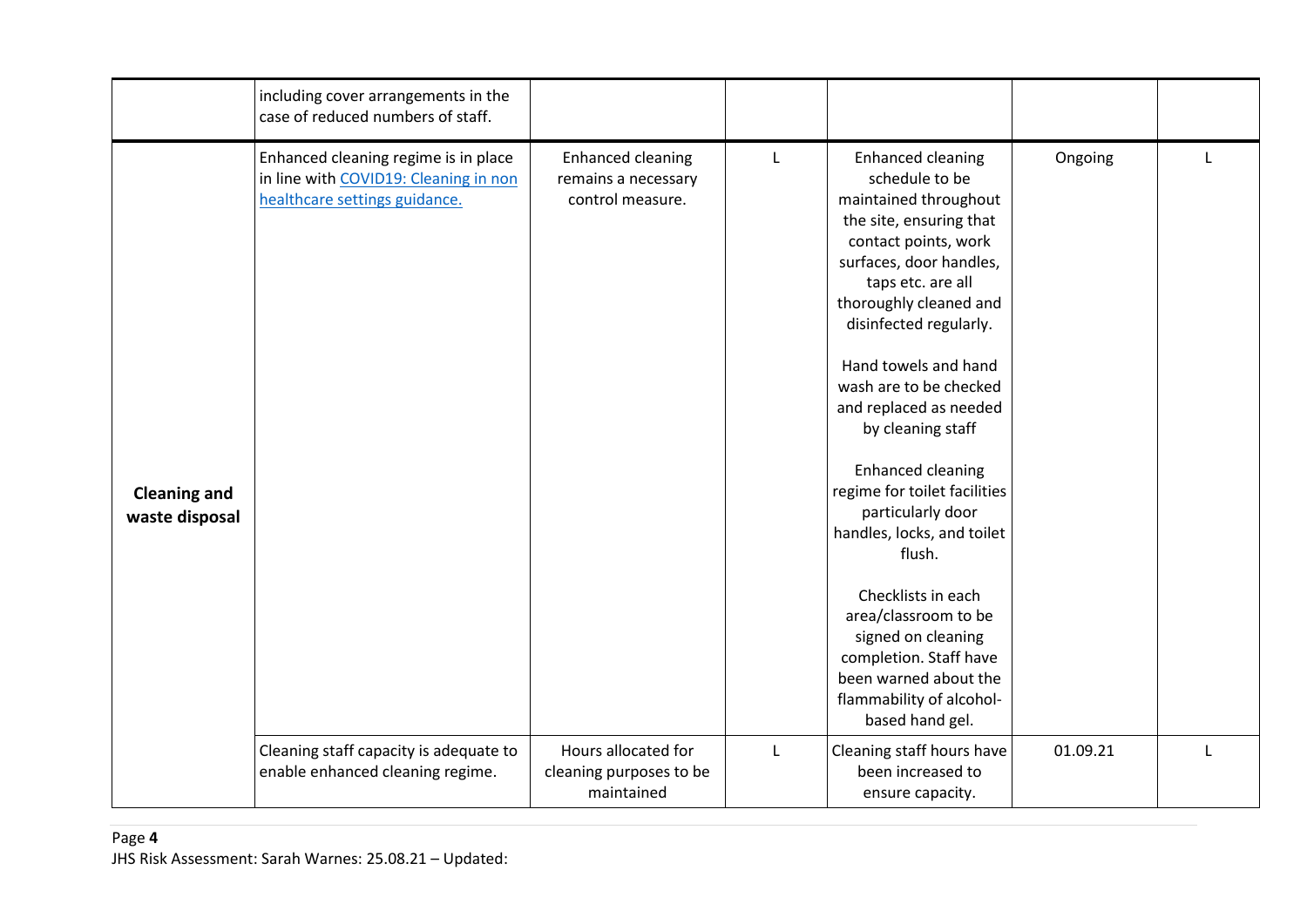|                                                                                                                                                          |                                                                                                                                                         |              | Cleaning monitored<br>regularly and reviewed<br>regarding capacity. Staff<br>absence is cover by<br>additional hours/ site<br>manager.<br>All staff have some<br>element of cleaning<br>required of them.<br><b>Updated Staff protocol</b><br>to be issued.                                                      |          |  |
|----------------------------------------------------------------------------------------------------------------------------------------------------------|---------------------------------------------------------------------------------------------------------------------------------------------------------|--------------|------------------------------------------------------------------------------------------------------------------------------------------------------------------------------------------------------------------------------------------------------------------------------------------------------------------|----------|--|
| Adequate cleaning supplies and<br>facilities around the school are in<br>place.<br>Arrangements for longer-term<br>continual supplies are also in place. | Classrooms to have<br>continual supply of<br>cleaning equipment.<br><b>Additional cleaning</b><br>equipment needed in<br>communal areas and<br>offices. | $\mathsf{L}$ | Hand sanitiser available<br>at the school entrance<br>Lidded bins in<br>classrooms<br>Disposable tissues in<br>each classroom to<br>implement the 'catch it,<br>bin it, kill it' approach<br>Stock check and ordering<br>schedule reviewed, and<br>order made.<br><b>Updated Staff protocol</b><br>to be issued. | 01.09.21 |  |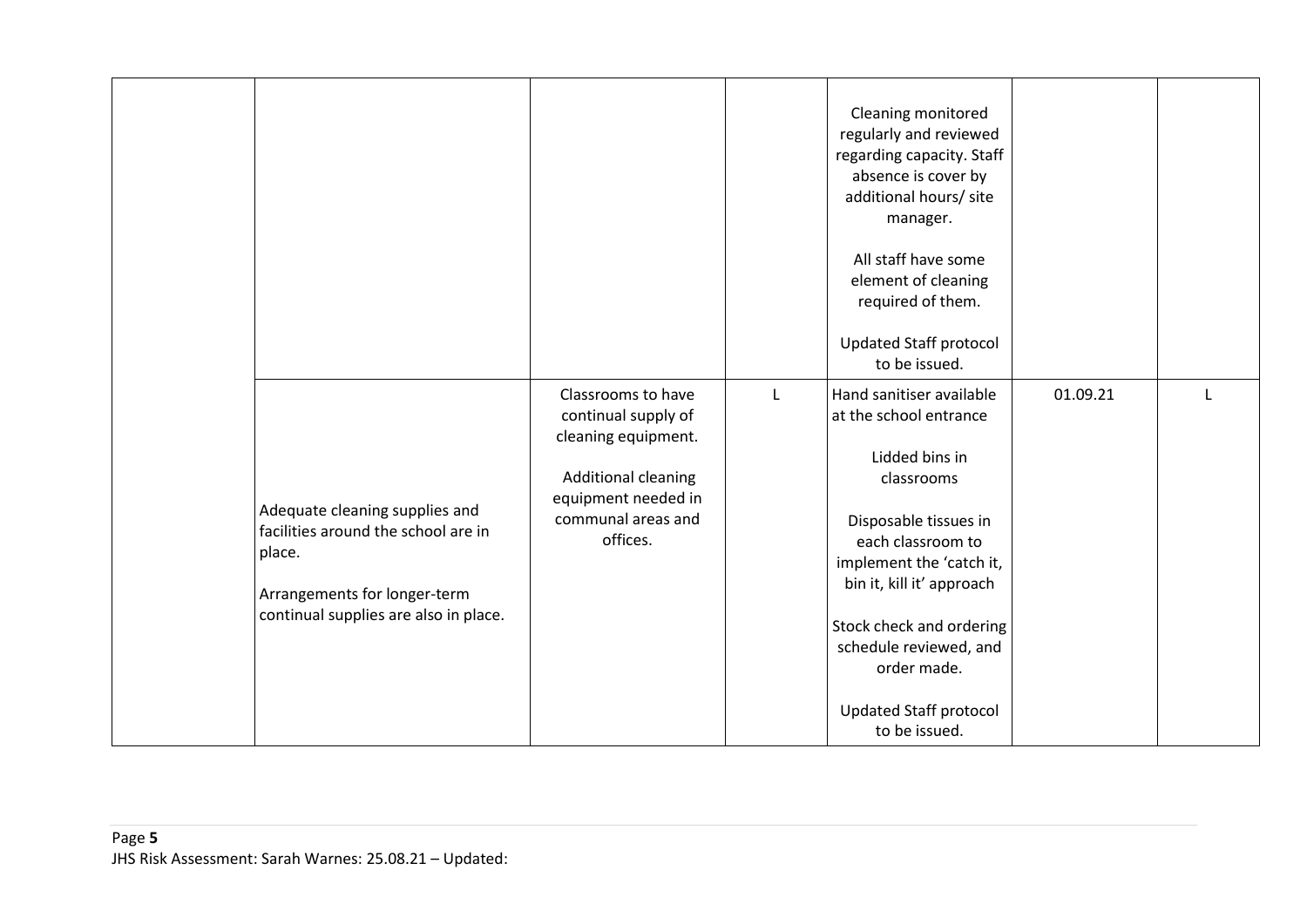<span id="page-5-0"></span>

|                   | Sufficient time is available for the<br>enhanced cleaning regime to take<br>place. | Staff are on-site and<br>cleaning staff are unable<br>to clean thoroughly                                                              | M | All staff advised to leave<br>the site by 6pm in order<br>for cleaning to be<br>undertaken.                                                                                                                                        | 01.09.21 |  |
|-------------------|------------------------------------------------------------------------------------|----------------------------------------------------------------------------------------------------------------------------------------|---|------------------------------------------------------------------------------------------------------------------------------------------------------------------------------------------------------------------------------------|----------|--|
|                   | Waste disposal process in place for<br>potentially contaminated waste.             | Testing waste is no longer<br>considered hazardous and<br>can be disposed of in the<br>usual waste.                                    | L | Waste bags and<br>containers - kept closed<br>and stored separately<br>from communal waste<br>for 72 hours<br>Waste collections made<br>when the minimum<br>number of persons are<br>on site (i.e. after normal<br>opening hours). | Ongoing  |  |
|                   |                                                                                    |                                                                                                                                        |   | Hazardous waste<br>collection organised.                                                                                                                                                                                           |          |  |
|                   | Process in place for safe removal<br>and/or disposal of face masks.                | Some students/staff may<br>choose to wear face<br>coverings in some<br>situations and know how<br>to dispose of them<br>appropriately. |   |                                                                                                                                                                                                                                    |          |  |
|                   |                                                                                    |                                                                                                                                        |   |                                                                                                                                                                                                                                    |          |  |
| <b>Classrooms</b> | Classrooms have appropriate<br>ventilation arrangements.                           | Windows open before and<br>after lessons, and during<br>lessons when<br>temperatures allow.                                            | L | <b>Updated Staff protocol</b><br>issued                                                                                                                                                                                            | 01.09.21 |  |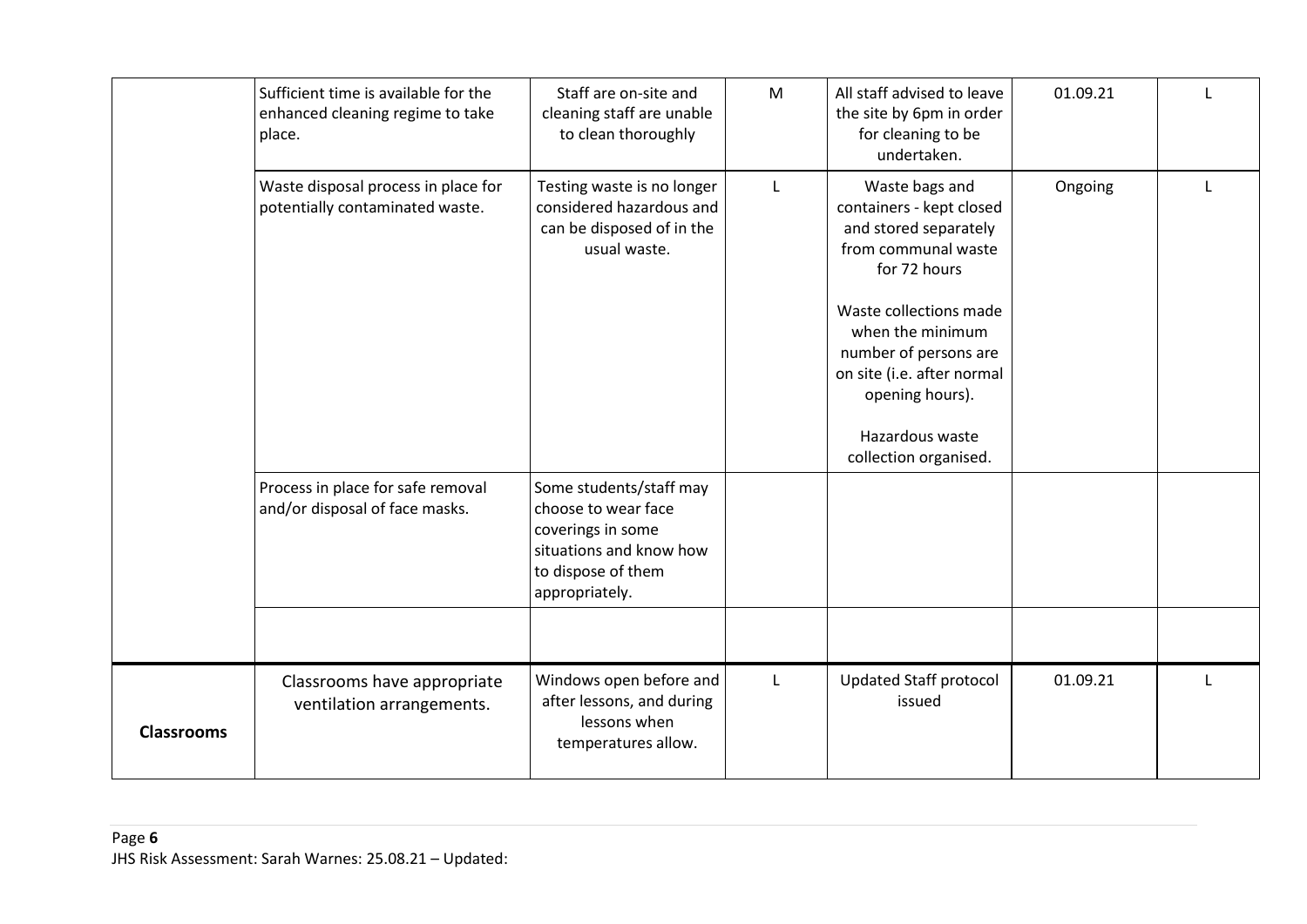<span id="page-6-0"></span>

|                 | Approach to staff absence reporting<br>and recording in place. All staff aware.                                                                                                                                                                                                                                  |                                                                                                                                                                                                             | L            | <b>Updated Staff protocol</b><br>issued                                                                                                                                                                                                                                                      | 01.09.21 |              |
|-----------------|------------------------------------------------------------------------------------------------------------------------------------------------------------------------------------------------------------------------------------------------------------------------------------------------------------------|-------------------------------------------------------------------------------------------------------------------------------------------------------------------------------------------------------------|--------------|----------------------------------------------------------------------------------------------------------------------------------------------------------------------------------------------------------------------------------------------------------------------------------------------|----------|--------------|
| <b>Staffing</b> | Risk assessments in place for those<br>staff who are clinically extremely<br>vulnerable, and appropriate<br>arrangements for mitigating risk are<br>identified.<br>Communication arrangements are in<br>place with those staff and their role in<br>continuing to support the working of<br>the school is clear. | Shielding is no longer in<br>place. Clinically extremely<br>vulnerable staff and/ or<br>students have risk<br>assessments which<br>identify any specific<br>adjustments to allow<br>them to attend on site. | $\mathbf{L}$ | Review any new staff<br>and students regarding<br>risk assessments                                                                                                                                                                                                                           | 17.09.21 |              |
|                 | Staffing roles and responsibilities with<br>regards to the contingency remote<br>provision alongside in-school<br>provision agreed and communicated.                                                                                                                                                             | Staff are aware of their<br>role in the continued<br>contingency plans<br>regarding remote<br>education, should the plan<br>be enacted.                                                                     |              | Remind staff of<br>expectation-including<br>updated guidance<br>regarding the<br>expectation of remote<br>learning for those<br>positive but<br>asymptomatic                                                                                                                                 | 01.09.21 |              |
|                 | Approach to support wellbeing,<br>mental health and resilience in place,<br>including bereavement support.<br>How staff are supported to follow this<br>within their own situations and that<br>of pupils and colleagues is clear.                                                                               |                                                                                                                                                                                                             |              | Staff are aware of<br>available support and<br>advice for schools and<br>pupils available from<br>ECC, including the<br><b>Educational Psychology</b><br>service<br>https://schools.essex.gov.u<br>k/admin/COVID-<br>19/Pages/default.aspx<br>The Bereavement Policy<br>has been reviewed to | Ongoing  | $\mathbf{I}$ |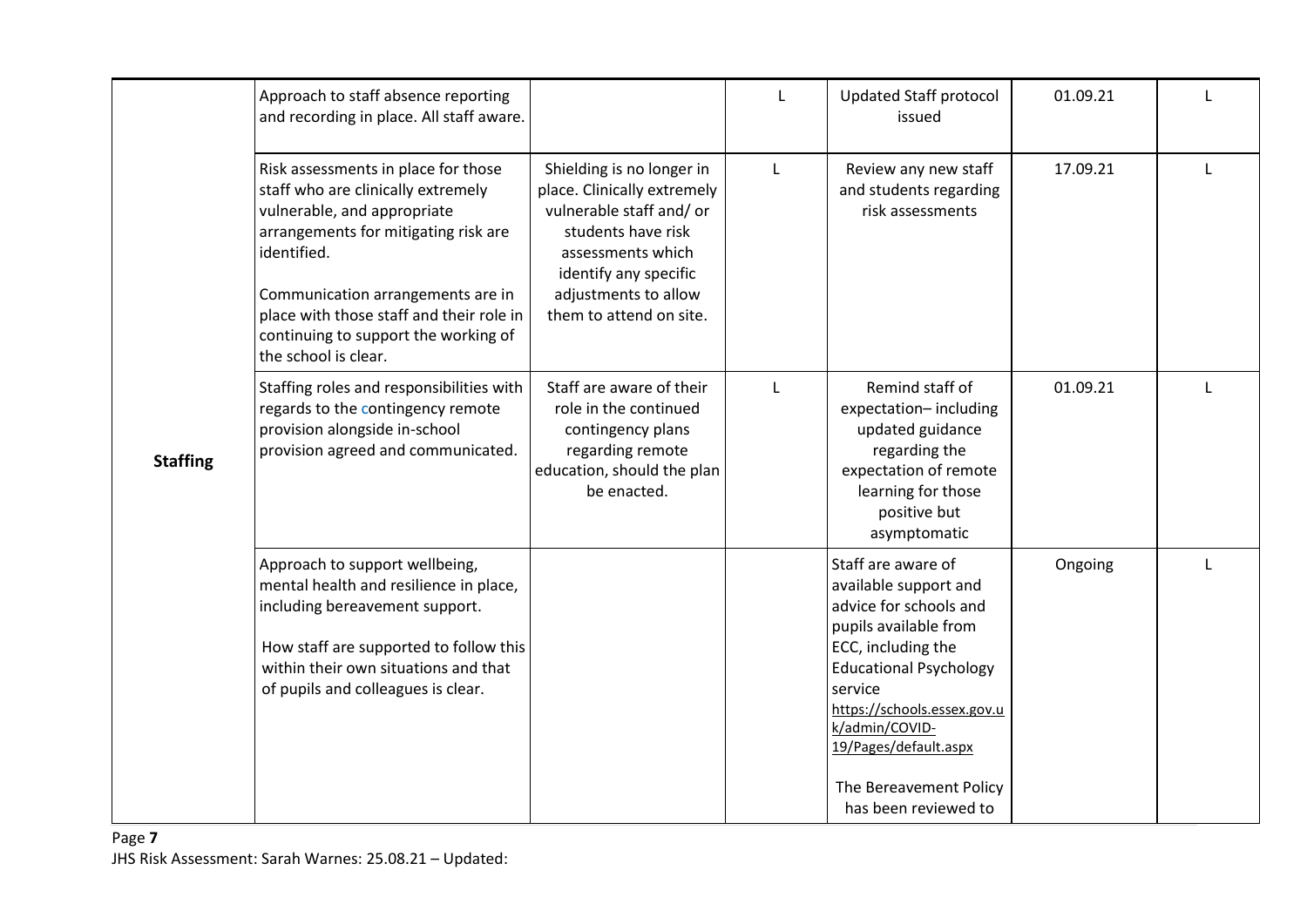<span id="page-7-0"></span>

|                 |                                                                                                                                                                                                                                                            |                                                                              |   | ensure it reflects current<br>circumstances and<br>arrangements<br>Wellbeing measures<br>promoted by the school<br>assessed, and<br>communicated to the<br>staff                                |           |              |
|-----------------|------------------------------------------------------------------------------------------------------------------------------------------------------------------------------------------------------------------------------------------------------------|------------------------------------------------------------------------------|---|-------------------------------------------------------------------------------------------------------------------------------------------------------------------------------------------------|-----------|--------------|
|                 | Arrangements for accessing testing<br>are in place. Staff are clear on how<br>and when to access a test.                                                                                                                                                   |                                                                              | L | Updated staff protocol<br>to be issued. Guidance<br>updated in line with<br>government advice.                                                                                                  | 01.09.21  | $\mathbf{I}$ |
|                 | Arrangements in place for any<br>visitors/ contractors on site, protocols<br>and expectations shared.<br>NB: Their employer may require them to<br>wear PPE. This should be documented as<br>part of the risk assessment carried out by<br>the Contractor. |                                                                              |   | Check with the<br>contractor any<br>requirements their<br>employer has specified<br>before visit. Share school<br>protocols.                                                                    | Ongoing   |              |
|                 | Arrangements in place for any<br>externally employed adults delivering<br>learning in school e.g. sports coaches,<br>music tutors, forest school leaders.<br>Protocols and expectations shared.                                                            |                                                                              |   | Share amended<br>procedures, obtain their<br>assessments outlining<br>controls, e.g. only<br>offering limited activities<br>which maintain<br>distancing, all equipment<br>stringently cleaned. | Ongoing   |              |
| <b>Catering</b> | Arrangements for the continued<br>provision of FSMs for eligible children<br>not attending school due to self-<br>isolation are in place.                                                                                                                  | Only applicable for under<br>18s who have tested<br>positive for COVID19 and | L | <b>Grab Bags or Weekly</b><br>food boxes to be<br>provided by the kitchen                                                                                                                       | As needed |              |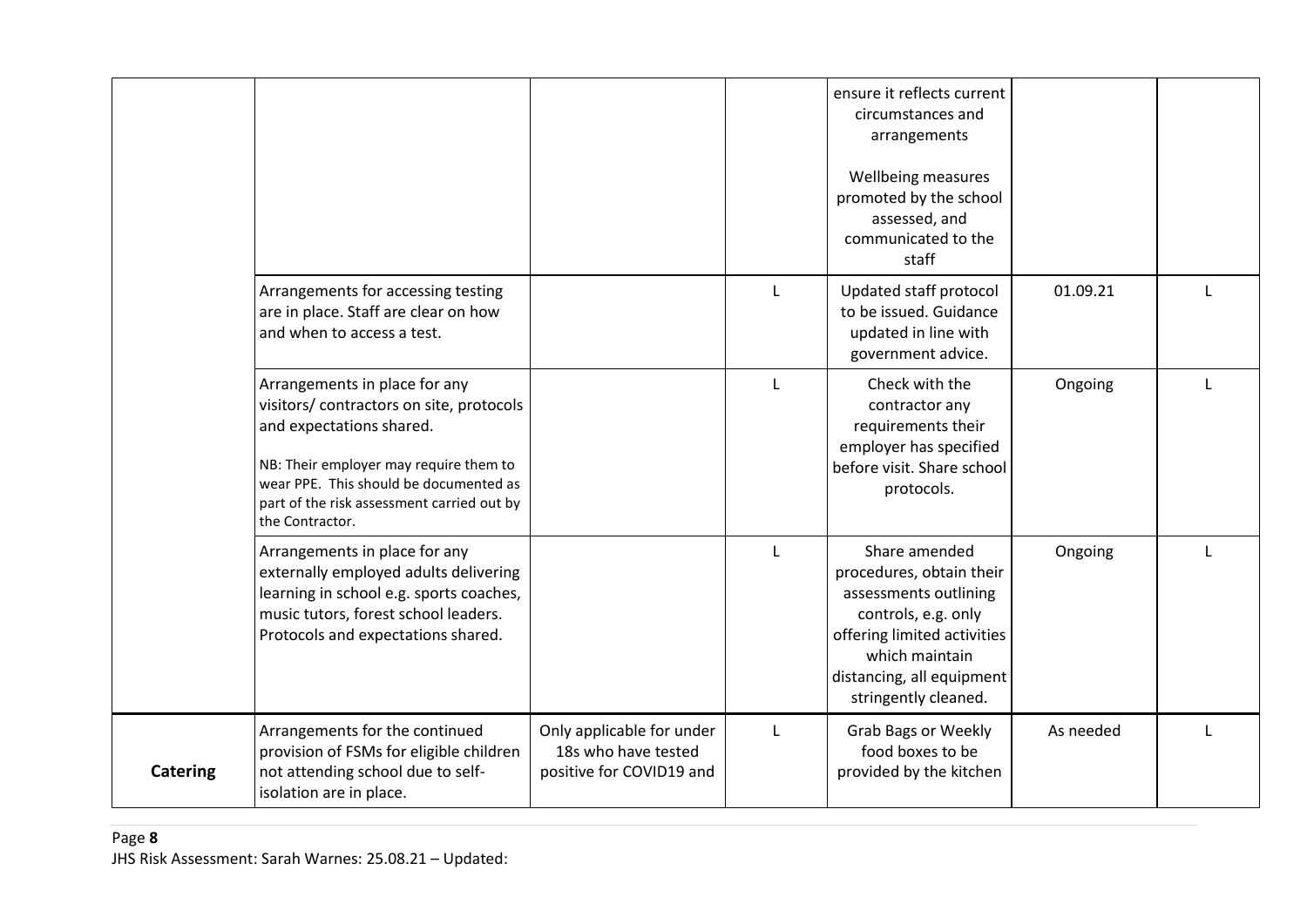<span id="page-8-1"></span><span id="page-8-0"></span>

|                                                                               |                                                                                                                                                                                                                                                                                                                                                        | required to isolate, who<br>are eligible for FSMs.                                                                                                                                                                                                                                                                                                                                                                                                                                                                                                                   |           |                                   |          |  |
|-------------------------------------------------------------------------------|--------------------------------------------------------------------------------------------------------------------------------------------------------------------------------------------------------------------------------------------------------------------------------------------------------------------------------------------------------|----------------------------------------------------------------------------------------------------------------------------------------------------------------------------------------------------------------------------------------------------------------------------------------------------------------------------------------------------------------------------------------------------------------------------------------------------------------------------------------------------------------------------------------------------------------------|-----------|-----------------------------------|----------|--|
| <b>PPE</b>                                                                    | PPE requirements understood and<br>appropriate supplies in place.                                                                                                                                                                                                                                                                                      | Some PPE required for<br>dealing with suspected<br>cases and any specific<br>arrangements i.e.<br>administering medicine.                                                                                                                                                                                                                                                                                                                                                                                                                                            |           | Updated staff protocol<br>issued. | 01.09.21 |  |
| <b>Response to</b><br>suspected/<br>confirmed case<br>of COVID19 in<br>school | Approach to confirmed COVID19<br>cases in place: during school day<br>Which staff member/s should<br>be informed/ take action<br>Area established to be used if<br>an individual is displaying<br>symptoms during the school<br>day and needs to be isolated<br>Cleaning procedure in place<br>Arrangements for informing<br>parent community in place | If a pupil or student begins<br>to display symptoms of<br>COVID19 during the day,<br>they are isolated and<br>parent is called<br>immediately. They wait to<br>be collected in the medical<br>room, overseen by duty<br>first aider.<br>Any staff member who<br>begins to display<br>symptoms of COVID19<br>during the day,<br>immediately informs SLT<br>and leaves the site as soon<br>as possible.<br>Individuals are given a PCR<br>from school stock or asked<br>to seek a PCR test as soon<br>as possible.<br>Close contacts are<br>identified by NHS test and | ${\sf M}$ | Updated staff protocol<br>issued. | 01.09.21 |  |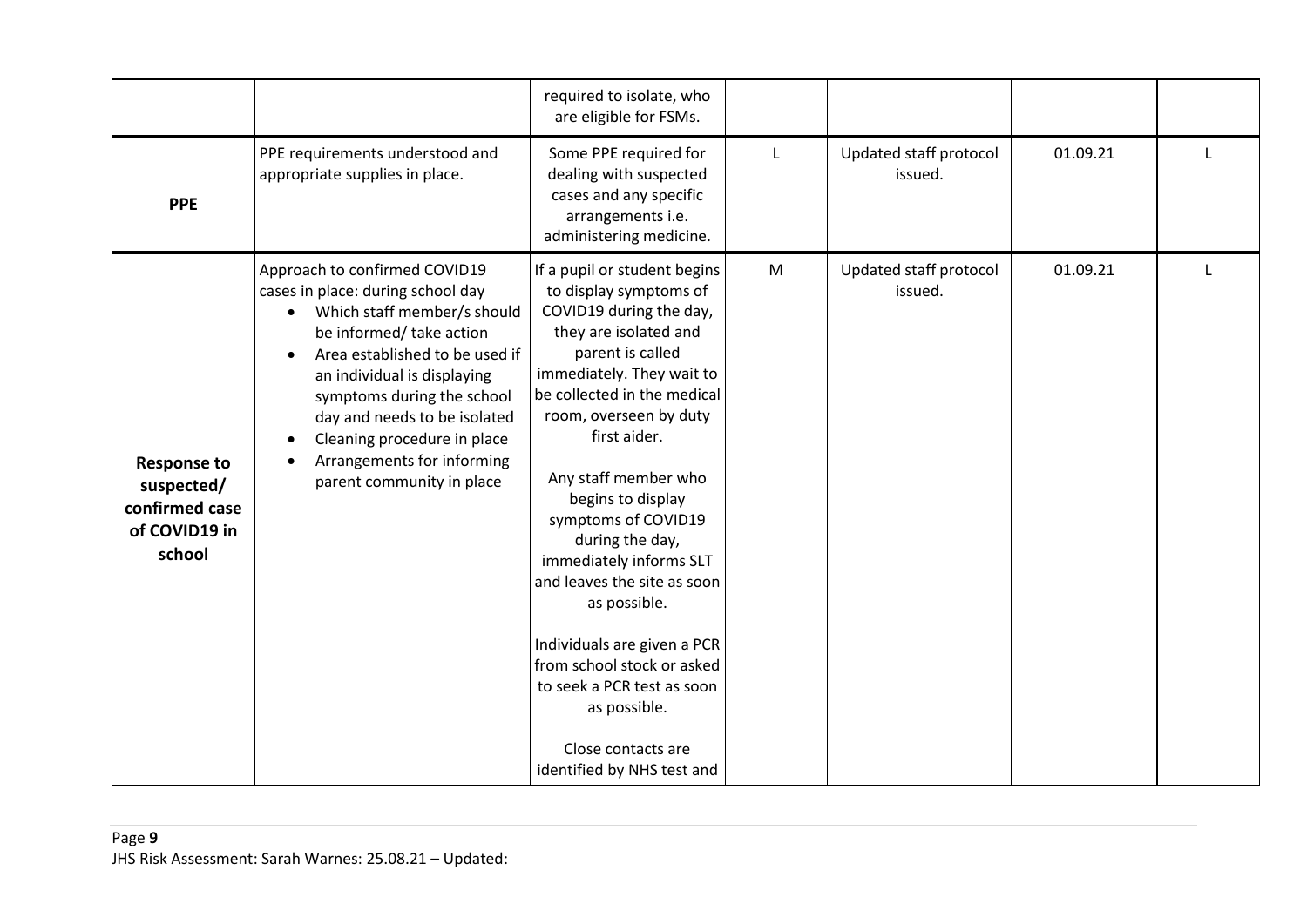<span id="page-9-0"></span>

|                                 |                                                                                                                                                                                              | trace if the individual has<br>confirmed case.                                                                                                                                                                                                                                |   |                                                                                                                                                                                                                                                 |          |              |
|---------------------------------|----------------------------------------------------------------------------------------------------------------------------------------------------------------------------------------------|-------------------------------------------------------------------------------------------------------------------------------------------------------------------------------------------------------------------------------------------------------------------------------|---|-------------------------------------------------------------------------------------------------------------------------------------------------------------------------------------------------------------------------------------------------|----------|--------------|
|                                 | Approach to confirmed COVID19<br>cases in place: outside of school hours<br>Cleaning procedure in place<br>$\bullet$<br>Arrangements for informing<br>$\bullet$<br>parent community in place | Close contacts are now<br>identified by NHS test and<br>trace following a<br>confirmed case.<br>Those who have been<br>double vaccinated or<br>under 18 do not need to<br>isolate but asked to take a<br>PCR instead.<br>Can contact Essex Test<br>and Trace team for advice. | M | Updated staff protocol<br>issued.                                                                                                                                                                                                               | 01.09.21 | L            |
|                                 |                                                                                                                                                                                              |                                                                                                                                                                                                                                                                               |   |                                                                                                                                                                                                                                                 |          |              |
| Remote<br><b>Education Plan</b> | Contingency plan for remote learning<br>developed should self-isolation or<br>restricted attendance be required.                                                                             | New staff and pupils are<br>unaware of expectations<br>regarding remote learning.                                                                                                                                                                                             | L | Google Classroom to be<br>maintained. Ensure all<br>pupils and staff have<br>access.<br><b>Review Remote Leaning</b><br>(Contingency) Plan to<br>ensure it reflects<br>updated guidance.<br>Updated policy issued to<br>all staff and families. | 17.09.21 | $\mathbf{I}$ |
|                                 | Technology support in place. DFE<br>laptop allocation ordered, for<br>contingency purposes.                                                                                                  | Families have not got<br>laptops to access remote<br>learning.                                                                                                                                                                                                                | M | <b>Ensure DfE allocation</b><br>obtained. Assess need as                                                                                                                                                                                        | Ongoing  | $\mathbf{I}$ |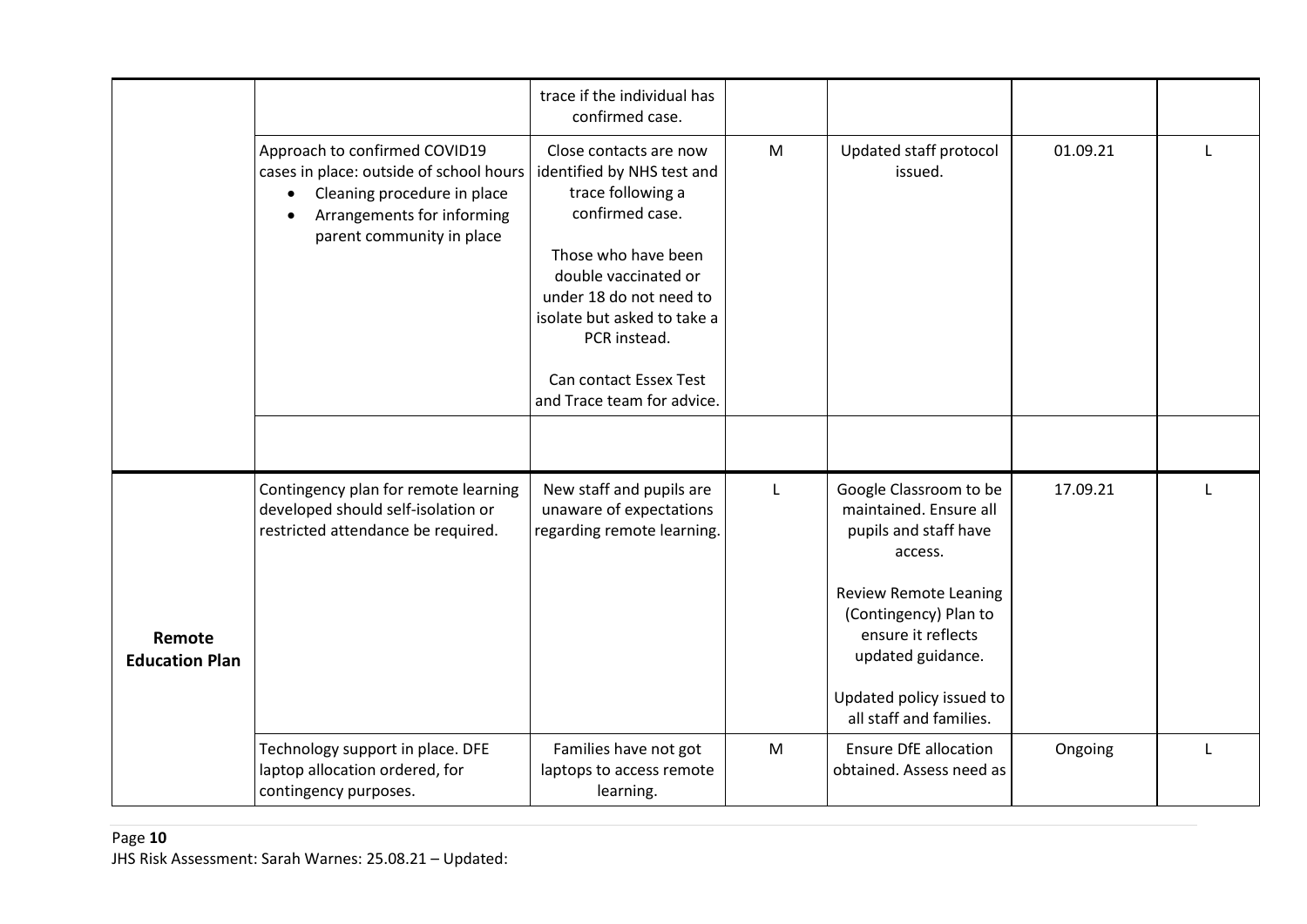<span id="page-10-0"></span>

|              |                                                                                                                                                                                     |                                      |   | individuals/groups have<br>to isolate.                                                                                                               |          |   |
|--------------|-------------------------------------------------------------------------------------------------------------------------------------------------------------------------------------|--------------------------------------|---|------------------------------------------------------------------------------------------------------------------------------------------------------|----------|---|
|              |                                                                                                                                                                                     |                                      |   |                                                                                                                                                      |          |   |
| Safeguarding | Staff are prepared for supporting<br>wellbeing of pupils and receiving any<br>potential disclosures.                                                                                | New staff unaware of<br>expectation. | M | Staff reminded of<br>processes and<br>procedures and the<br>revised wellbeing<br>material.<br>Safeguarding training<br>day for ALL staff<br>01.09.21 | 01.09.21 |   |
|              | Updated Child Protection Policy in<br>place.                                                                                                                                        |                                      | L | Adopted most recent<br><b>Child Protection Policy</b><br>Safeguarding Leads<br>receive regular updates<br>from Local Authority                       | Ongoing  |   |
|              | Where appropriate, work with other<br>agencies, such as social care, has been<br>undertaken to support vulnerable CYP<br>and families to complete risk<br>assessments and planning. |                                      |   | Responsibility of<br>Headteacher and SLT.                                                                                                            | Ongoing  | L |
|              | Where physical contact is required in<br>the context of managing behaviour.                                                                                                         |                                      |   | Review individual<br>consistent management<br>plans to ensure they<br>include protective<br>measures.<br>Behaviour policy<br>updated in regard to    | Sept 21  | L |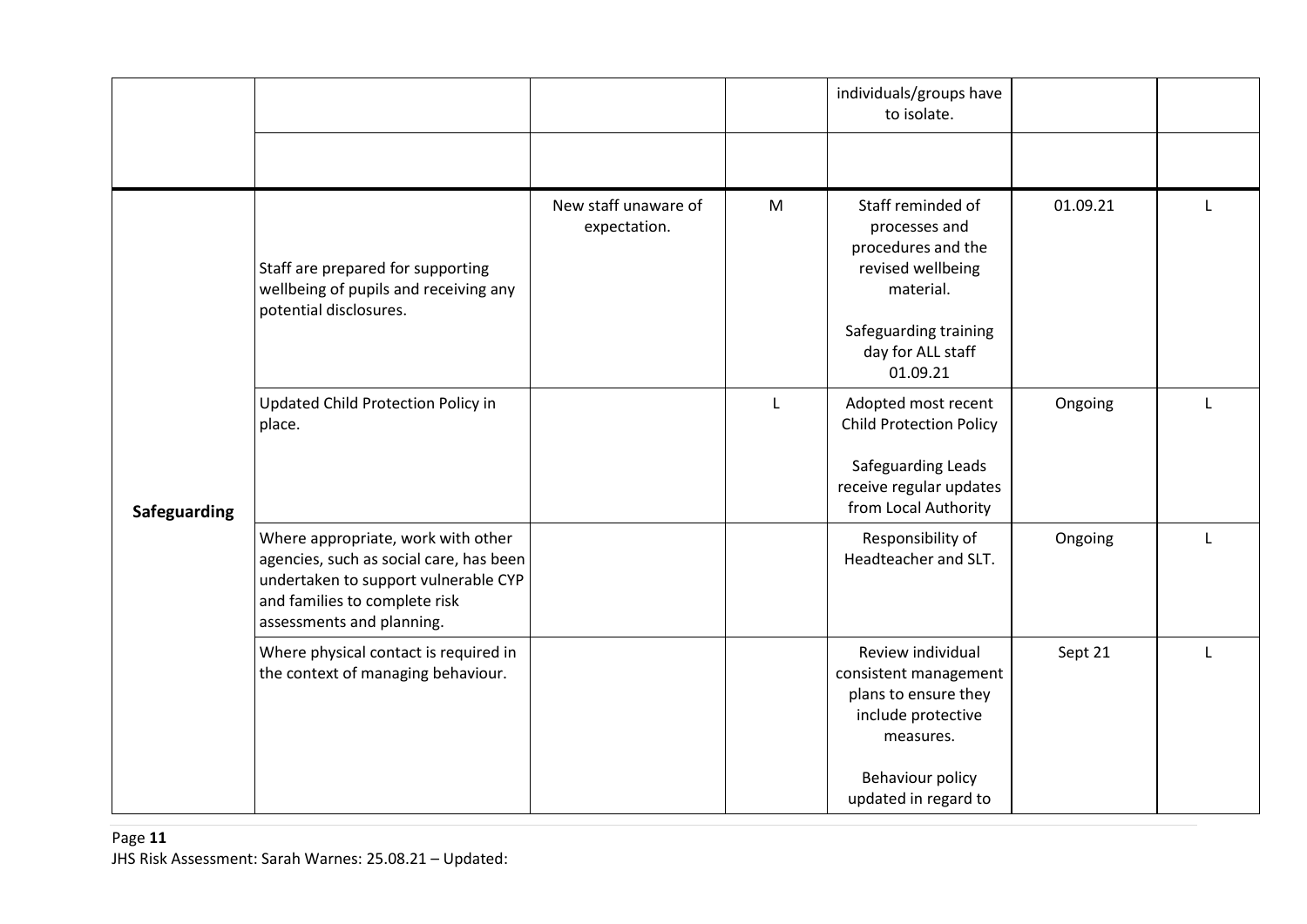<span id="page-11-0"></span>

|                                         |                                                                                                                                                                                                                                                                                                                                                    | COVID-19. Parents to be<br>reminded of<br>expectations.                                                                                                                                                                                                                             |         |              |
|-----------------------------------------|----------------------------------------------------------------------------------------------------------------------------------------------------------------------------------------------------------------------------------------------------------------------------------------------------------------------------------------------------|-------------------------------------------------------------------------------------------------------------------------------------------------------------------------------------------------------------------------------------------------------------------------------------|---------|--------------|
|                                         |                                                                                                                                                                                                                                                                                                                                                    |                                                                                                                                                                                                                                                                                     |         |              |
|                                         | Current learning plans, revised<br>expectations and required<br>adjustments have been considered.                                                                                                                                                                                                                                                  | Full curriculum<br>implemented in<br>September                                                                                                                                                                                                                                      | Ongoing |              |
| Curriculum /<br>learning<br>environment | Whole school approach to adapting<br>curriculum (S/M/L term), including:<br>Wellbeing curriculum<br>$\bullet$<br>recognising 'non-curriculum'<br>learning that is being done at<br>home<br>capturing pupil<br>$\bullet$<br>achievements/ outcomes<br>utilising the DFE 'catch-up'<br>funding and programmes<br>contingency remote learning<br>plan | Full curriculum<br>implemented in<br>September, with focus<br>on PSHE and RSE.<br><b>Exceptional ERICs issued</b><br>for 'non-curriculum'<br>learning<br>Catch-up Premium<br>report outlines JHS<br>Catch-up Strategies<br>Remote Learning policy<br>in place - will be<br>reviewed | Ongoing | L            |
|                                         | Student behaviour policy reviewed<br>and amended where necessary to<br>reflect the current circumstances.                                                                                                                                                                                                                                          | Behaviour policy<br>updated in regard to<br>COVID-19. Parents to be<br>reminded of<br>expectations.                                                                                                                                                                                 | Sept 21 |              |
|                                         | Arrangements for teaching pupils how<br>to keep themselves safe online are in                                                                                                                                                                                                                                                                      | E Learning part of<br>Computing and PSHE<br>curriculum. Ongoing                                                                                                                                                                                                                     | Ongoing | $\mathbf{I}$ |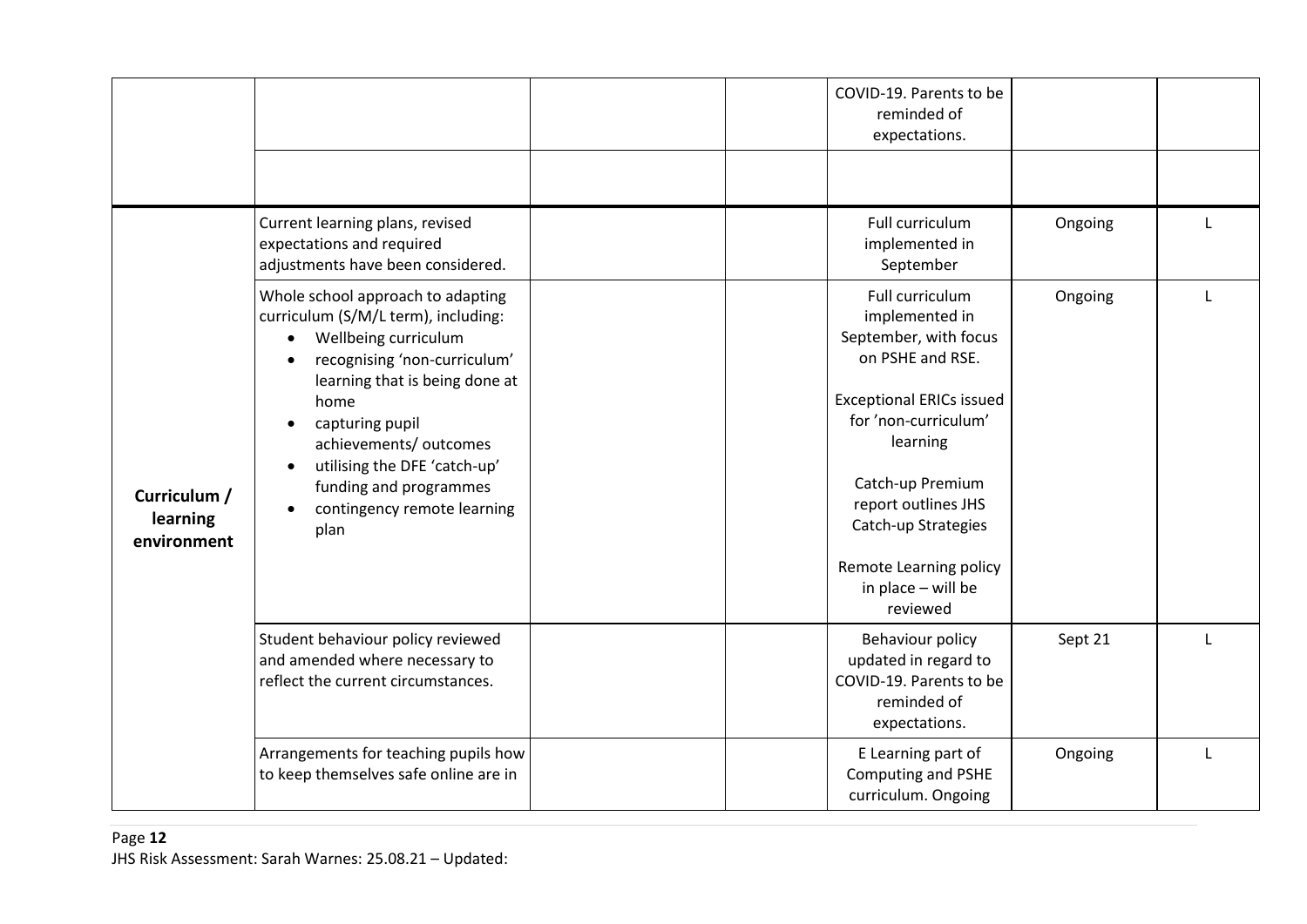<span id="page-12-1"></span><span id="page-12-0"></span>

|                      | place and aligned to the contingency<br>remote learning plan.                                                                                                     | reminders sent to<br>families.                                                                                                                 |          |              |
|----------------------|-------------------------------------------------------------------------------------------------------------------------------------------------------------------|------------------------------------------------------------------------------------------------------------------------------------------------|----------|--------------|
|                      |                                                                                                                                                                   |                                                                                                                                                |          |              |
| <b>Attendance</b>    | Approach to promoting and<br>supporting attendance for all-pupils<br>determined, including those who may<br>be anxious.                                           | Attendance monitored<br>by SLT and external<br>agency<br>Liaison with families to<br>understand reason for<br>absence by SLT                   | Ongoing  |              |
|                      | Approach to support for parents<br>where rates of persistent absence<br>were high before closure.                                                                 | Letter of attendance<br>expectation sent out to<br>all families before<br>01.09.21<br>Attendance compliance<br>monitored by external<br>agency | Ongoing  |              |
|                      |                                                                                                                                                                   |                                                                                                                                                |          |              |
| <b>Communication</b> | Information shared with staff around<br>the updated plan, including returning<br>to some pre COVID arrangements and<br>some new arrangements - as<br>appropriate. | Updated Staff protocol<br>issued                                                                                                               | 01.09.21 | $\mathbf{L}$ |
|                      | Union representatives informed of<br>updated plans.                                                                                                               | Yes                                                                                                                                            | Aug 21   |              |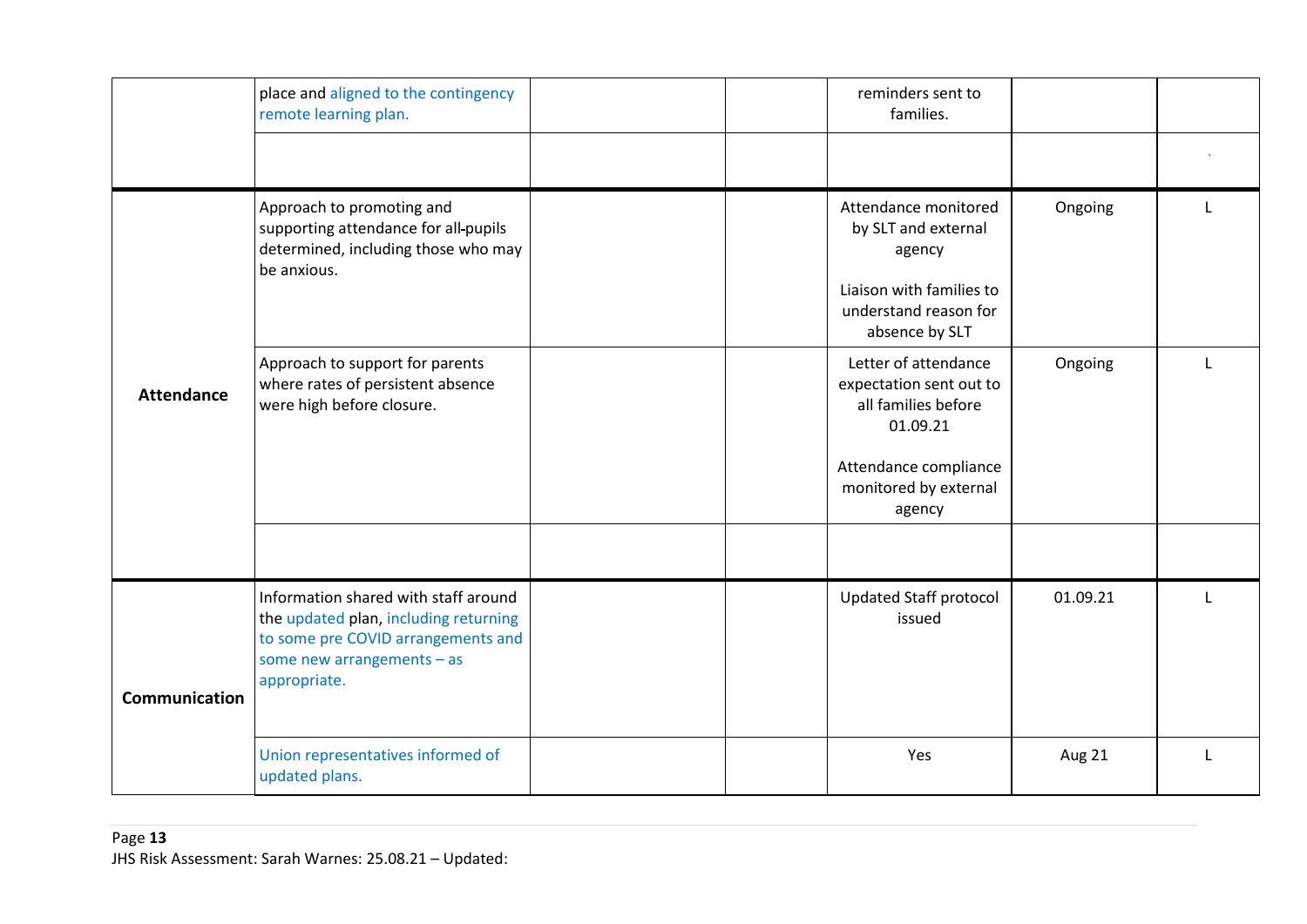<span id="page-13-0"></span>

|                          | <b>Updated Risk Assessment published</b><br>on website.                                                                                                                                                                | Yes                                                                                                                                                       | Aug 21   |   |
|--------------------------|------------------------------------------------------------------------------------------------------------------------------------------------------------------------------------------------------------------------|-----------------------------------------------------------------------------------------------------------------------------------------------------------|----------|---|
|                          | Communications with parents on the:<br>Revised plans, any control<br>measures that remain in place<br>and any that have ceased<br><b>Contingency plans</b><br>Outbreak management plans<br>Wellbeing/ pastoral support | Letter sent to all families<br>prior to term starting,<br>outlining procedures and<br>expectations.                                                       | 01.09.21 |   |
|                          | Pupil communications around:<br>Revised plans, any control<br>measures that remain in place<br>and any that have ceased<br><b>Contingency plans</b><br>Outbreak management plans                                       | Pupils informed of new<br>procedures upon their<br>return to school.                                                                                      | 02.09.21 |   |
|                          | On-going regular communication<br>plans determined to ensure parents<br>are kept well-informed                                                                                                                         | Letters, website updates,<br>social media                                                                                                                 | Ongoing  | L |
| Governors/<br>Governance | Governors have oversite of plans and<br>risk assessments.<br>Approach to communication between<br>Leaders and governors is clear and<br>understood.                                                                    | All risk assessments<br>including updates are<br>available to governors<br>online.<br>Plans and procedures<br>regularly discussed at<br>governor meetings | Ongoing  | L |
|                          | Governors have oversight of all staff<br>wellbeing and appropriate<br>arrangements in place to support<br>Headteacher and SLT. Refer to<br>Headteacher wellbeing materials.                                            | Staff wellbeing discussed<br>at governor meetings.<br>Regular<br>meetings/discussions                                                                     | Ongoing  |   |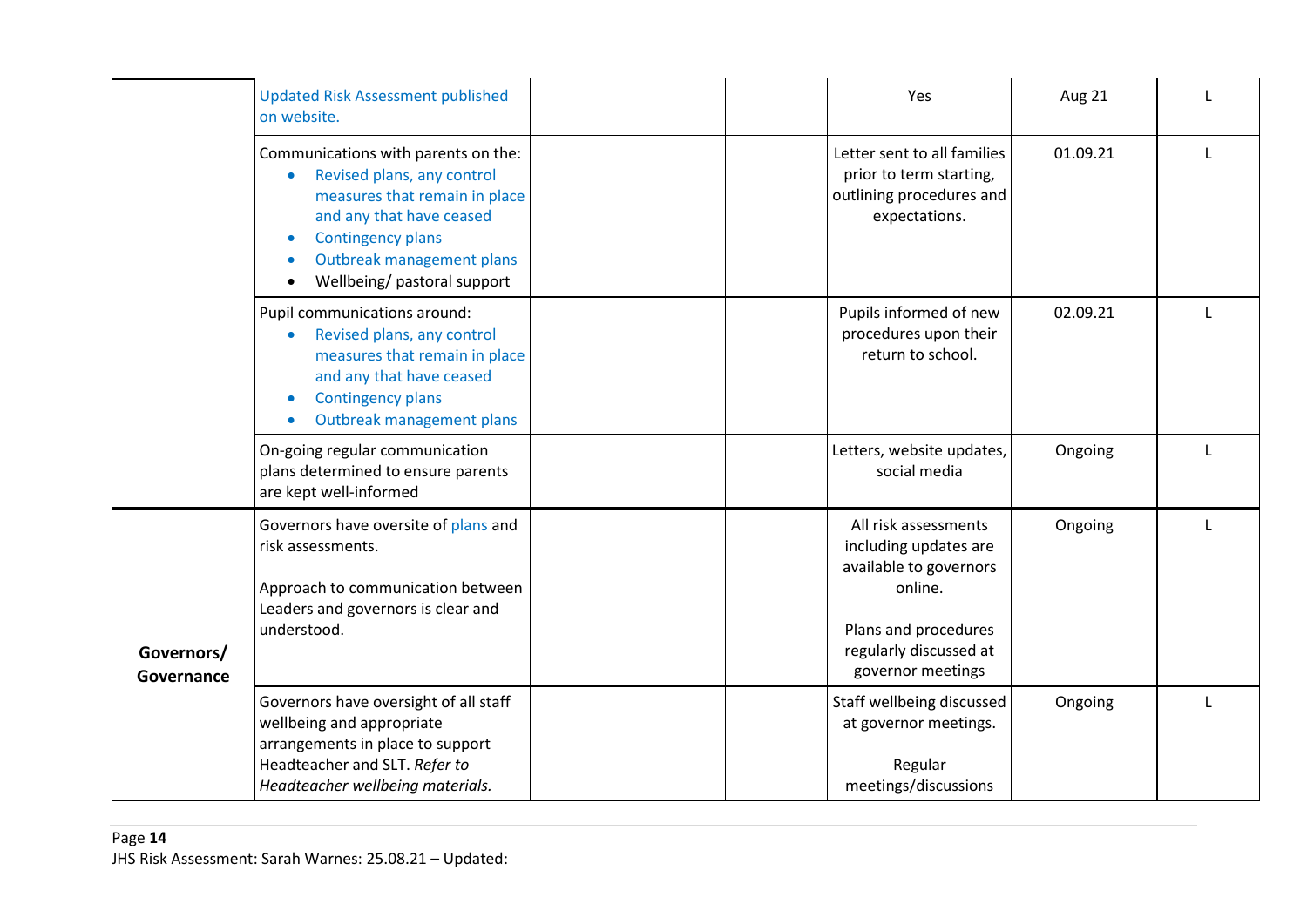<span id="page-14-0"></span>

|                |                                                                                                                                                             | between HT and Chair of<br>governors.                                                                                                                                                                                                                    |          |   |
|----------------|-------------------------------------------------------------------------------------------------------------------------------------------------------------|----------------------------------------------------------------------------------------------------------------------------------------------------------------------------------------------------------------------------------------------------------|----------|---|
| <b>Finance</b> | Additional costs incurred due to<br>COVID19 are understood and clearly<br>documented.                                                                       | Finances closed<br>monitored and adjusted<br>by Business Managers to<br>ensure the financial<br>impact of COVID-19 is<br>tracked and understood.<br><b>Additional expenses</b><br>logged and any<br>reimbursement<br>opportunities closely<br>monitored. | Ongoing  |   |
|                | Claims submitted for reimbursement<br>for example, increased premises<br>related costs; additional cleaning;<br>support for FSM                             | <b>Additional expenses</b><br>logged and<br>reimbursement<br>opportunities closely<br>monitored.                                                                                                                                                         | Ongoing  | L |
|                | Any loss of income understood,<br>including the impact of lettings and<br>the financial implications of possibly<br>not restarting.                         | Finances closely<br>monitored and adjusted<br>by Business Managers to<br>ensure the financial<br>impact of COVID-19 is<br>tracked and understood.                                                                                                        | Ongoing  | L |
| <b>Testing</b> | Test kits are securely stored and<br>distributed to staff and students<br>(secondary).                                                                      | Office Staff to ensure a<br>continuous supply of<br>tests                                                                                                                                                                                                | Ongoing  |   |
|                | Staff and students (secondary) are<br>aware of how to safely take and<br>process the test.<br>Shared the following:<br>NHS instruction leaflet<br>$\bullet$ | Testing expectations,<br>including reporting<br>arrangements,<br>communicated to staff                                                                                                                                                                   | 01.09.21 | L |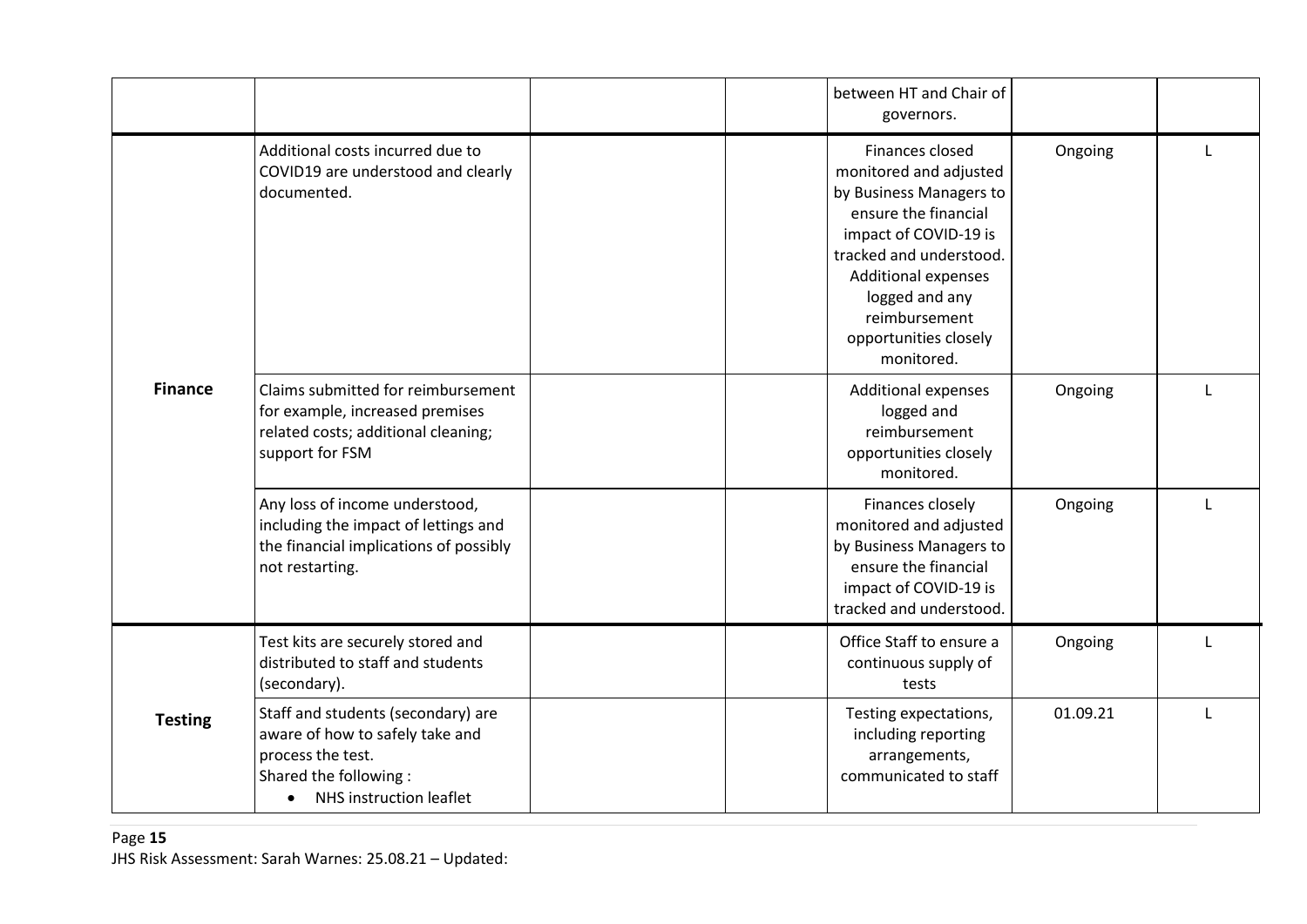|                                              | Training video and online<br>resources on the document<br>sharing platform<br>Contact details if queries<br>Process for reporting<br>incidents                                                                                                                                                                                                |                                                                                                                                                                                                                                                              |   | Updated staff protocol<br>issued                                                                                           |          |              |
|----------------------------------------------|-----------------------------------------------------------------------------------------------------------------------------------------------------------------------------------------------------------------------------------------------------------------------------------------------------------------------------------------------|--------------------------------------------------------------------------------------------------------------------------------------------------------------------------------------------------------------------------------------------------------------|---|----------------------------------------------------------------------------------------------------------------------------|----------|--------------|
|                                              | Staff and students (secondary) are<br>aware of how to report their test<br>results to school and to NHS Test and<br>Trace.                                                                                                                                                                                                                    |                                                                                                                                                                                                                                                              |   | Testing expectations,<br>including reporting<br>arrangements,<br>communicated to staff<br>Updated staff protocol<br>issued | 01.09.21 |              |
|                                              | Staff and students (secondary) are<br>aware of how to report any incidents<br>both clinical and non clinical.                                                                                                                                                                                                                                 |                                                                                                                                                                                                                                                              |   | Testing expectations,<br>including reporting<br>arrangements,<br>communicated to staff<br>Updated staff protocol<br>issued | 01.09.21 | $\mathbf{L}$ |
|                                              | Process in place to monitor and<br>replenish test supplies                                                                                                                                                                                                                                                                                    |                                                                                                                                                                                                                                                              |   | Office Staff to ensure a<br>continuous supply of<br>tests                                                                  | Ongoing  | $\mathbf{I}$ |
| <b>Outbreak</b><br><b>Management</b><br>Plan | Outbreak management plan<br>developed to cover arrangements<br>should children, pupils, students or<br>staff test positive for COVID19, and<br>how the school shall operate if<br>advised to take extra measures to<br>help break chains of transmission.<br>Settings will continue to have a role in<br>working with health protection teams | <b>Outbreak Management</b><br>plan covering re-<br>introduction of some<br>measures including<br>reduced mixing, face<br>coverings, remote<br>education is developed,<br>and all staff are aware of<br>their role. Communicated<br>with parents and students | M | Headteacher to<br>complete                                                                                                 | 17.09.21 |              |